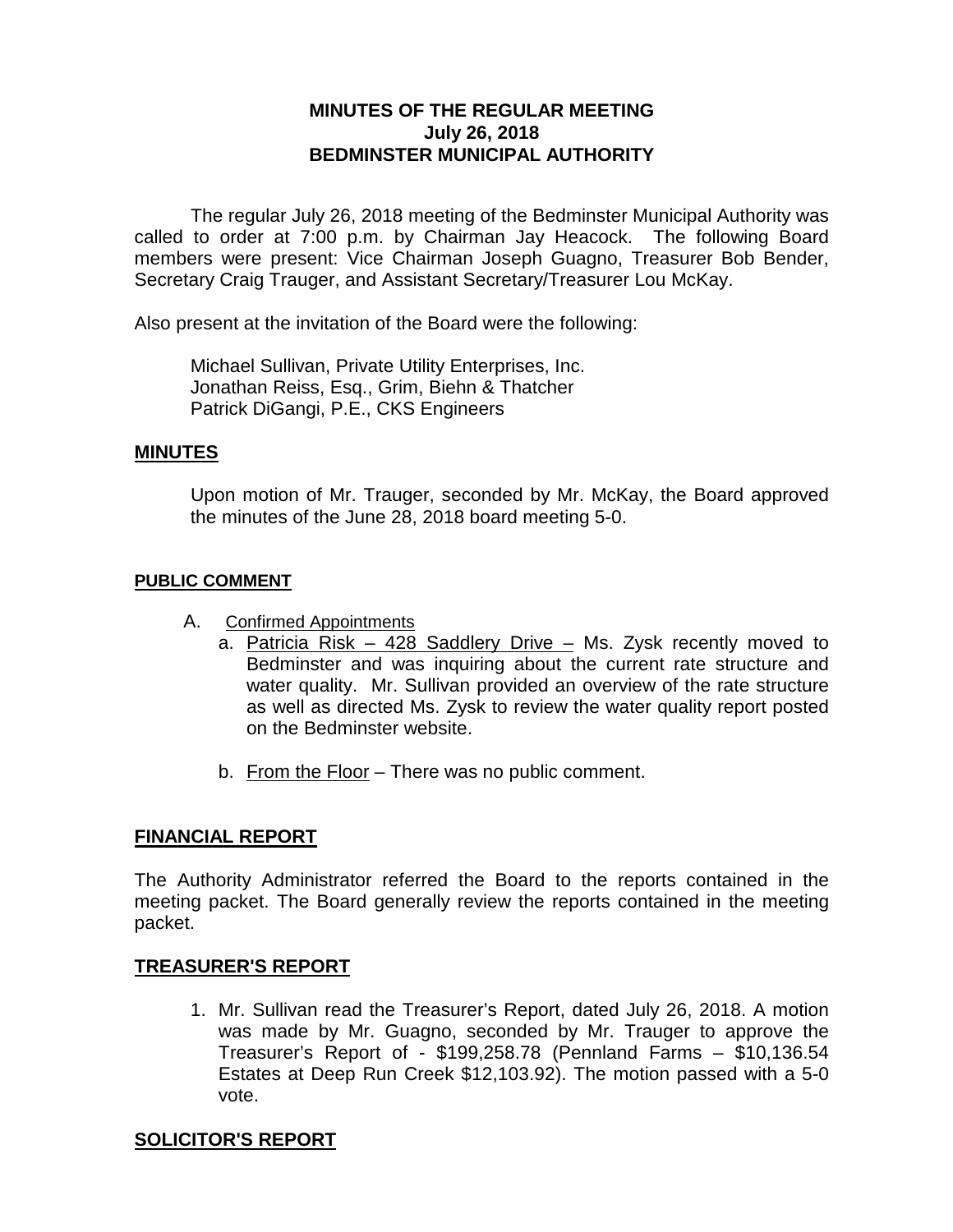## **Authority Business**

Mr. Reiss referred the Board to his written report.

### **Developments**

Mr. Reiss referred the Board to his written report.

# **ENGINEER'S REPORT**

### **Authority Projects**

The Authority's Engineer generally reviewed the projects within the written engineering report with the Board.

- 1. Deep Run WWTP Decommission Project Mr. DiGangi provided an update to the Board. The decommission project is complete pending the formalized closure of the plant with the DEP and the demolition of the structure. Mr. Sullivan discussed with the Board the possible sale of parts salvaged during the decommission process. The deep run pump station is operational.
- 2. Emergency Manhole Rehabilitation- Mr. DiGangi provided an update to the Board. The project is complete.
- 3. Weiss Market Development Agreement Mr. DiGangi provided an update to the Board. The contractor has begun sanitary sewer construction.

**Operations Report** – Mr. Sullivan reviewed his report with the Board.

The Board direct the Authority to draw down the remaining funds from loan via requisition for future capital projects.

# **AUTHORITY REPORT –**

a. Eric Langlois – 176 Pipers Inn Drive – Mr. Sullivan report that Mr. Langlois accepted the terms for payment offered by the Board.

# **General Matters/Administrative/Operations**

Mr. Sullivan reviewed his report with the Board.

### **CHAIRMAN'S MINUTE**